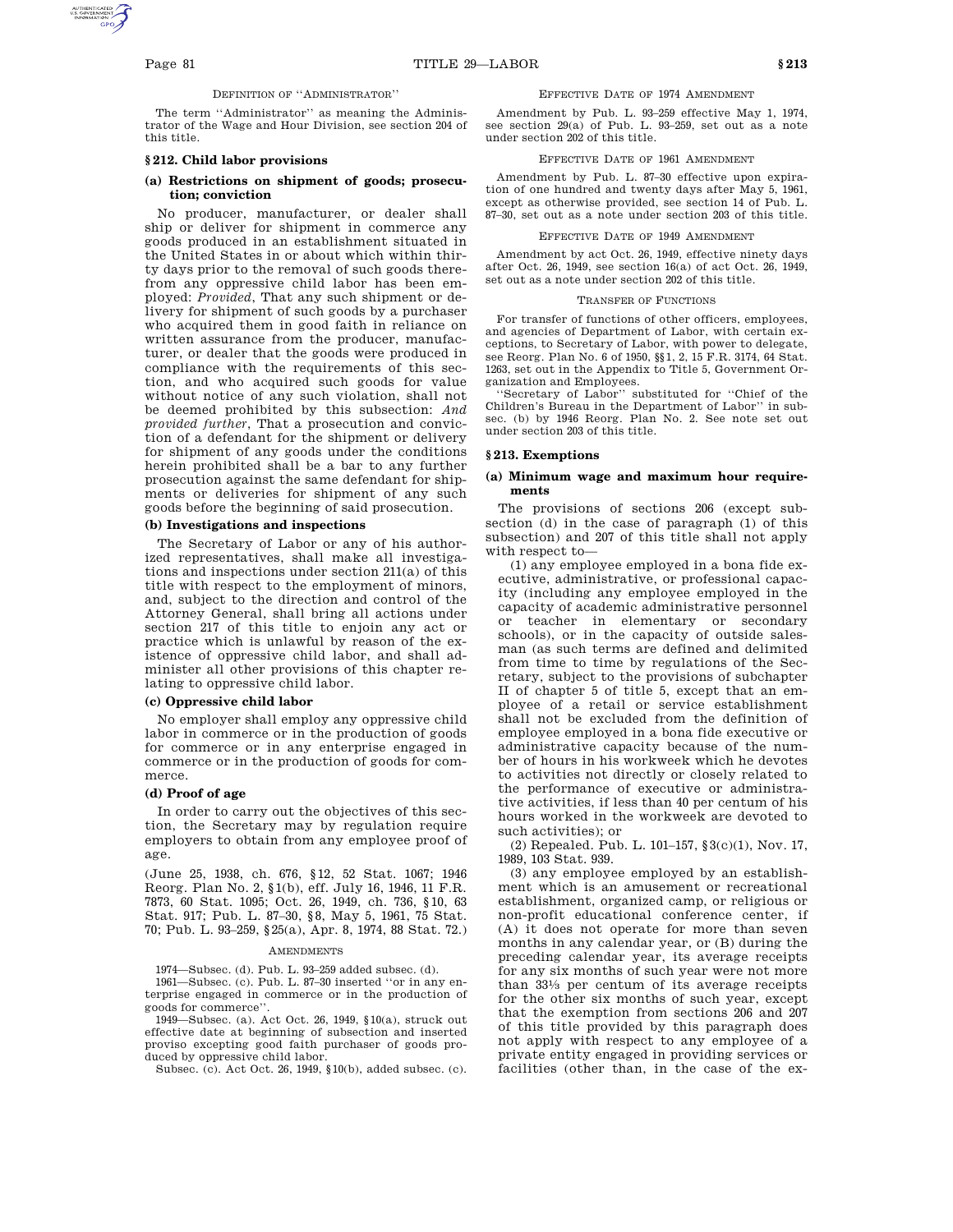emption from section 206 of this title, a private entity engaged in providing services and facilities directly related to skiing) in a national park or a national forest, or on land in the National Wildlife Refuge System, under a contract with the Secretary of the Interior or the Secretary of Agriculture; or

(4) Repealed. Pub. L. 101–157, §3(c)(1), Nov. 17, 1989, 103 Stat. 939.

(5) any employee employed in the catching, taking, propagating, harvesting, cultivating, or farming of any kind of fish, shellfish, crustacea, sponges, seaweeds, or other aquatic forms of animal and vegetable life, or in the first processing, canning or packing such marine products at sea as an incident to, or in conjunction with, such fishing operations, including the going to and returning from work and loading and unloading when performed by any such employee; or

(6) any employee employed in agriculture (A) if such employee is employed by an employer who did not, during any calendar quarter during the preceding calendar year, use more than five hundred man-days of agricultural labor, (B) if such employee is the parent, spouse, child, or other member of his employer's immediate family, (C) if such employee (i) is employed as a hand harvest laborer and is paid on a piece rate basis in an operation which has been, and is customarily and generally recognized as having been, paid on a piece rate basis in the region of employment, (ii) commutes daily from his permanent residence to the farm on which he is so employed, and (iii) has been employed in agriculture less than thirteen weeks during the preceding calendar year, (D) if such employee (other than an employee described in clause (C) of this subsection) (i) is sixteen years of age or under and is employed as a hand harvest laborer, is paid on a piece rate basis in an operation which has been, and is customarily and generally recognized as having been, paid on a piece rate basis in the region of employment, (ii) is employed on the same farm as his parent or person standing in the place of his parent, and (iii) is paid at the same piece rate as employees over age sixteen are paid on the same farm, or (E) if such employee is principally engaged in the range production of livestock; or

(7) any employee to the extent that such employee is exempted by regulations, order, or certificate of the Secretary issued under section 214 of this title; or

(8) any employee employed in connection with the publication of any weekly, semiweekly, or daily newspaper with a circulation of less than four thousand the major part of which circulation is within the county where published or counties contiguous thereto; or

(9) Repealed. Pub. L. 93–259, §23(a)(1), Apr. 8, 1974, 88 Stat. 69.

(10) any switchboard operator employed by an independently owned public telephone company which has not more than seven hundred and fifty stations; or

(11) Repealed. Pub. L. 93–259, §10(a), Apr. 8, 1974, 88 Stat. 63.

(12) any employee employed as a seaman on a vessel other than an American vessel; or

(13), (14) Repealed. Pub. L. 93–259, §§9(b)(1), 23(b)(1), Apr. 8, 1974, 88 Stat. 63, 69.

(15) any employee employed on a casual basis in domestic service employment to provide babysitting services or any employee employed in domestic service employment to provide companionship services for individuals who (because of age or infirmity) are unable to care for themselves (as such terms are defined and delimited by regulations of the Secretary); or

(16) a criminal investigator who is paid availability pay under section 5545a of title 5;

(17) any employee who is a computer systems analyst, computer programmer, software engineer, or other similarly skilled worker, whose primary duty is—

(A) the application of systems analysis techniques and procedures, including consulting with users, to determine hardware, software, or system functional specifications;

(B) the design, development, documentation, analysis, creation, testing, or modification of computer systems or programs, including prototypes, based on and related to user or system design specifications;

(C) the design, documentation, testing, creation, or modification of computer programs related to machine operating systems; or

(D) a combination of duties described in subparagraphs (A), (B), and (C) the performance of which requires the same level of skills, and

who, in the case of an employee who is compensated on an hourly basis, is compensated at a rate of not less than \$27.63 an hour; or

(18) any employee who is a border patrol agent, as defined in section 5550(a) of title 5.

# **(b) Maximum hour requirements**

The provisions of section 207 of this title shall not apply with respect to—

(1) any employee with respect to whom the Secretary of Transportation has power to establish qualifications and maximum hours of service pursuant to the provisions of section 31502 of title 49; or

(2) any employee of an employer engaged in the operation of a rail carrier subject to part A of subtitle IV of title 49; or

(3) any employee of a carrier by air subject to the provisions of title II of the Railway Labor Act [45 U.S.C. 181 et seq.]; or

(4) Repealed. Pub. L. 93–259, §11(c), Apr. 8, 1974, 88 Stat. 64.

(5) any individual employed as an outside buyer of poultry, eggs, cream, or milk, in their raw or natural state; or

(6) any employee employed as a seaman; or

(7) Repealed. Pub. L. 93–259, §21(b)(3), Apr. 8, 1974, 88 Stat. 68.

(8) Repealed. Pub. L. 95–151, §14(b), Nov. 1, 1977, 91 Stat. 1252.

(9) any employee employed as an announcer, news editor, or chief engineer by a radio or television station the major studio of which is located (A) in a city or town of one hundred thousand population or less, according to the latest available decennial census figures as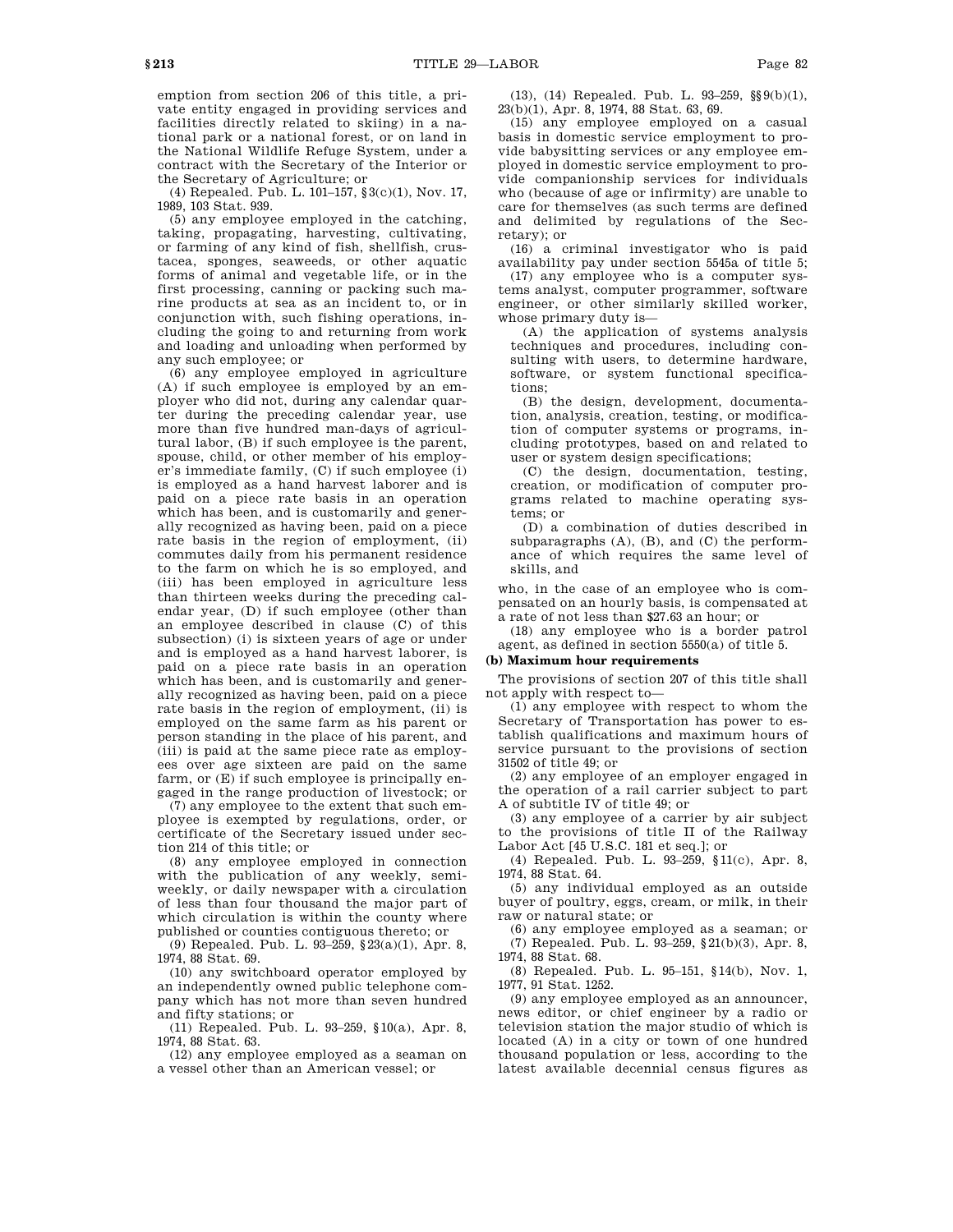compiled by the Bureau of the Census, except where such city or town is part of a standard metropolitan statistical area, as defined and designated by the Office of Management and Budget, which has a total population in excess of one hundred thousand, or (B) in a city or town of twenty-five thousand population or less, which is part of such an area but is at least 40 airline miles from the principal city in such area; or

(10)(A) any salesman, partsman, or mechanic primarily engaged in selling or servicing automobiles, trucks, or farm implements, if he is employed by a nonmanufacturing establishment primarily engaged in the business of selling such vehicles or implements to ultimate purchasers; or

(B) any salesman primarily engaged in selling trailers, boats, or aircraft, if he is employed by a nonmanufacturing establishment primarily engaged in the business of selling trailers, boats, or aircraft to ultimate purchasers; or

(11) any employee employed as a driver or driver's helper making local deliveries, who is compensated for such employment on the basis of trip rates, or other delivery payment plan, if the Secretary shall find that such plan has the general purpose and effect of reducing hours worked by such employees to, or below, the maximum workweek applicable to them under section 207(a) of this title; or

(12) any employee employed in agriculture or in connection with the operation or maintenance of ditches, canals, reservoirs, or waterways, not owned or operated for profit, or operated on a sharecrop basis, and which are used exclusively for supply and storing of water, at least 90 percent of which was ultimately delivered for agricultural purposes during the preceding calendar year; or

(13) any employee with respect to his employment in agriculture by a farmer, notwithstanding other employment of such employee in connection with livestock auction operations in which such farmer is engaged as an adjunct to the raising of livestock, either on his own account or in conjunction with other farmers, if such employee (A) is primarily employed during his workweek in agriculture by such farmer, and (B) is paid for his employment in connection with such livestock auction operations at a wage rate not less than that prescribed by section  $206(a)(1)$  of this title; or

(14) any employee employed within the area of production (as defined by the Secretary) by an establishment commonly recognized as a country elevator, including such an establishment which sells products and services used in the operation of a farm, if no more than five employees are employed in the establishment in such operations; or

(15) any employee engaged in the processing of maple sap into sugar (other than refined sugar) or syrup; or

(16) any employee engaged (A) in the transportation and preparation for transportation of fruits or vegetables, whether or not performed by the farmer, from the farm to a place of first processing or first marketing within the same State, or (B) in transportation, whether or not performed by the farmer, between the farm and any point within the same State of persons employed or to be employed in the harvesting of fruits or vegetables; or

(17) any driver employed by an employer engaged in the business of operating taxicabs; or (18), (19) Repealed. Pub. L. 93–259, §§15(c),

16(b), Apr. 8, 1974, 88 Stat. 65.

(20) any employee of a public agency who in any workweek is employed in fire protection activities or any employee of a public agency who in any workweek is employed in law enforcement activities (including security personnel in correctional institutions), if the public agency employs during the workweek less than 5 employees in fire protection or law enforcement activities, as the case may be; or

(21) any employee who is employed in domestic service in a household and who resides in such household; or

(22) Repealed. Pub. L. 95–151, §5, Nov. 1, 1977, 91 Stat. 1249.

(23) Repealed. Pub. L. 93–259, §10(b)(3), Apr. 8, 1974, 88 Stat. 64.

(24) any employee who is employed with his spouse by a nonprofit educational institution to serve as the parents of children—

(A) who are orphans or one of whose natural parents is deceased, or

(B) who are enrolled in such institution and reside in residential facilities of the institution,

while such children are in residence at such institution, if such employee and his spouse reside in such facilities, receive, without cost, board and lodging from such institution, and are together compensated, on a cash basis, at an annual rate of not less than \$10,000; or

(25), (26) Repealed. Pub. L. 95–151, §§6(a), 7(a), Nov. 1, 1977, 91 Stat. 1249, 1250.

(27) any employee employed by an establishment which is a motion picture theater; or

(28) any employee employed in planting or tending trees, cruising, surveying, or felling timber, or in preparing or transporting logs or other forestry products to the mill, processing plant, railroad, or other transportation terminal, if the number of employees employed by his employer in such forestry or lumbering operations does not exceed eight;

(29) any employee of an amusement or recreational establishment located in a national park or national forest or on land in the National Wildlife Refuge System if such employee (A) is an employee of a private entity engaged in providing services or facilities in a national park or national forest, or on land in the National Wildlife Refuge System, under a contract with the Secretary of the Interior or the Secretary of Agriculture, and (B) receives compensation for employment in excess of fifty-six hours in any workweek at a rate not less than one and one-half times the regular rate at which he is employed; or

(30) a criminal investigator who is paid availability pay under section 5545a of title 5.

# **(c) Child labor requirements**

(1) Except as provided in paragraph (2) or (4), the provisions of section 212 of this title relating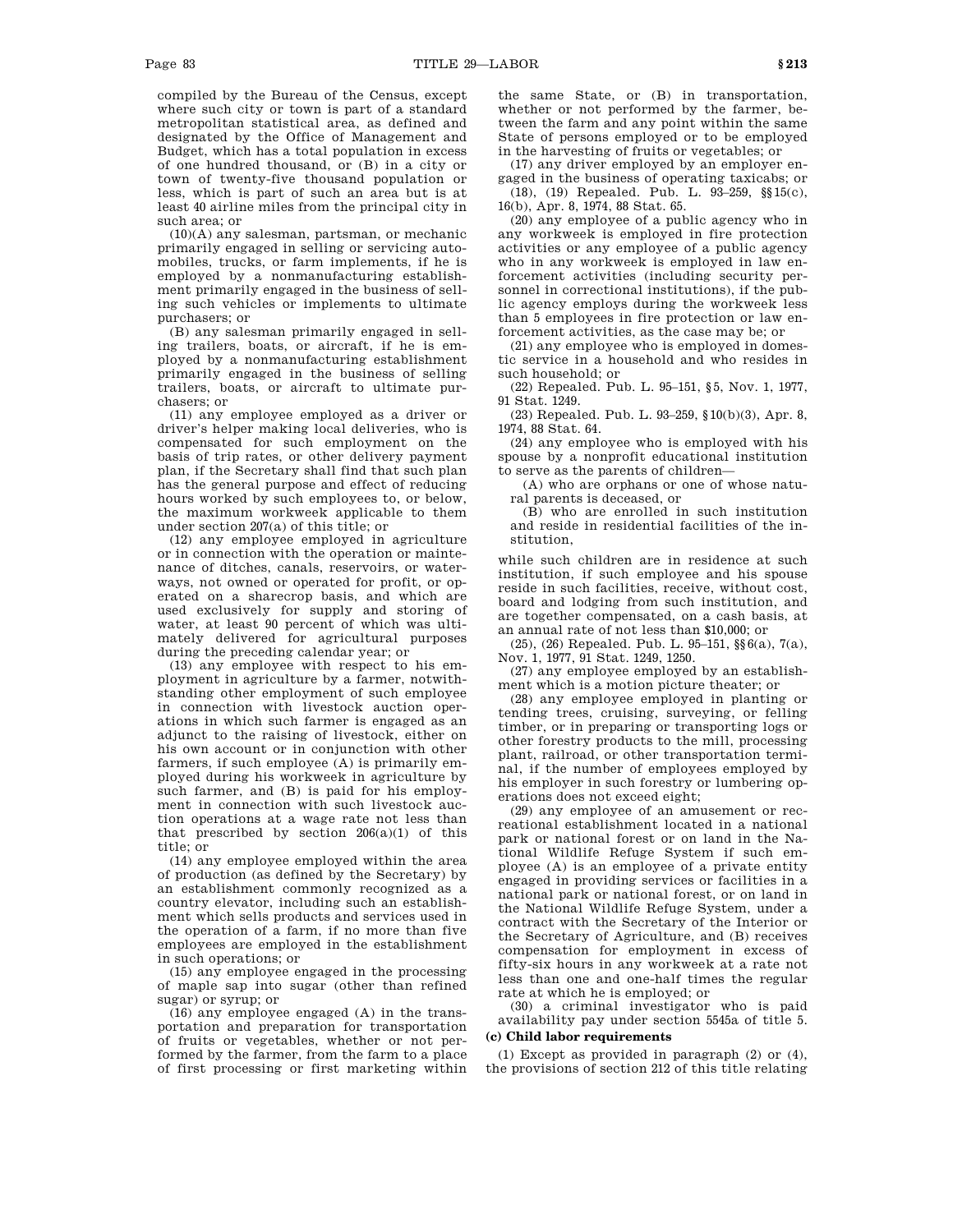to child labor shall not apply to any employee employed in agriculture outside of school hours for the school district where such employee is living while he is so employed, if such employee—

(A) is less than twelve years of age and (i) is employed by his parent, or by a person standing in the place of his parent, on a farm owned or operated by such parent or person, or (ii) is employed, with the consent of his parent or person standing in the place of his parent, on a farm, none of the employees of which are (because of subsection  $(a)(6)(A)$ ) required to be paid at the wage rate prescribed by section  $206(a)(5)^1$  of this title,

(B) is twelve years or thirteen years of age and (i) such employment is with the consent of his parent or person standing in the place of his parent, or (ii) his parent or such person is employed on the same farm as such employee, or

(C) is fourteen years of age or older.

(2) The provisions of section 212 of this title relating to child labor shall apply to an employee below the age of sixteen employed in agriculture in an occupation that the Secretary of Labor finds and declares to be particularly hazardous for the employment of children below the age of sixteen, except where such employee is employed by his parent or by a person standing in the place of his parent on a farm owned or operated by such parent or person.

(3) The provisions of section 212 of this title relating to child labor shall not apply to any child employed as an actor or performer in motion pictures or theatrical productions, or in radio or television productions.

(4)(A) An employer or group of employers may apply to the Secretary for a waiver of the application of section 212 of this title to the employment for not more than eight weeks in any calendar year of individuals who are less than twelve years of age, but not less than ten years of age, as hand harvest laborers in an agricultural operation which has been, and is customarily and generally recognized as being, paid on a piece rate basis in the region in which such individuals would be employed. The Secretary may not grant such a waiver unless he finds, based on objective data submitted by the applicant, that—

(i) the crop to be harvested is one with a particularly short harvesting season and the application of section 212 of this title would cause severe economic disruption in the industry of the employer or group of employers applying for the waiver;

(ii) the employment of the individuals to whom the waiver would apply would not be deleterious to their health or well-being;

(iii) the level and type of pesticides and other chemicals used would not have an adverse effect on the health or well-being of the individuals to whom the waiver would apply;

(iv) individuals age twelve and above are not available for such employment; and

(v) the industry of such employer or group of employers has traditionally and substantially

employed individuals under twelve years of age without displacing substantial job opportunities for individuals over sixteen years of age.

(B) Any waiver granted by the Secretary under subparagraph (A) shall require that—

(i) the individuals employed under such waiver be employed outside of school hours for the school district where they are living while so employed;

(ii) such individuals while so employed commute daily from their permanent residence to the farm on which they are so employed; and

(iii) such individuals be employed under such waiver (I) for not more than eight weeks between June 1 and October 15 of any calendar year, and (II) in accordance with such other terms and conditions as the Secretary shall prescribe for such individuals' protection.

(5)(A) In the administration and enforcement of the child labor provisions of this chapter, employees who are 16 and 17 years of age shall be permitted to load materials into, but not operate or unload materials from, scrap paper balers and paper box compactors—

(i) that are safe for 16- and 17-year-old employees loading the scrap paper balers or paper box compactors; and

(ii) that cannot be operated while being loaded.

(B) For purposes of subparagraph (A), scrap paper balers and paper box compactors shall be considered safe for 16- or 17-year-old employees to load only if—

(i)(I) the scrap paper balers and paper box compactors meet the American National Standards Institute's Standard ANSI Z245.5–1990 for scrap paper balers and Standard ANSI Z245.2–1992 for paper box compactors; or

(II) the scrap paper balers and paper box compactors meet an applicable standard that is adopted by the American National Standards Institute after August 6, 1996, and that is certified by the Secretary to be at least as protective of the safety of minors as the standard described in subclause (I);

(ii) the scrap paper balers and paper box compactors include an on-off switch incorporating a key-lock or other system and the control of the system is maintained in the custody of employees who are 18 years of age or older;

(iii) the on-off switch of the scrap paper balers and paper box compactors is maintained in an off position when the scrap paper balers and paper box compactors are not in operation; and

(iv) the employer of 16- and 17-year-old employees provides notice, and posts a notice, on the scrap paper balers and paper box compactors stating that—

(I) the scrap paper balers and paper box compactors meet the applicable standard described in clause (i);

(II) 16- and 17-year-old employees may only load the scrap paper balers and paper box compactors; and

(III) any employee under the age of 18 may not operate or unload the scrap paper balers and paper box compactors.

<sup>1</sup>See References in Text note below.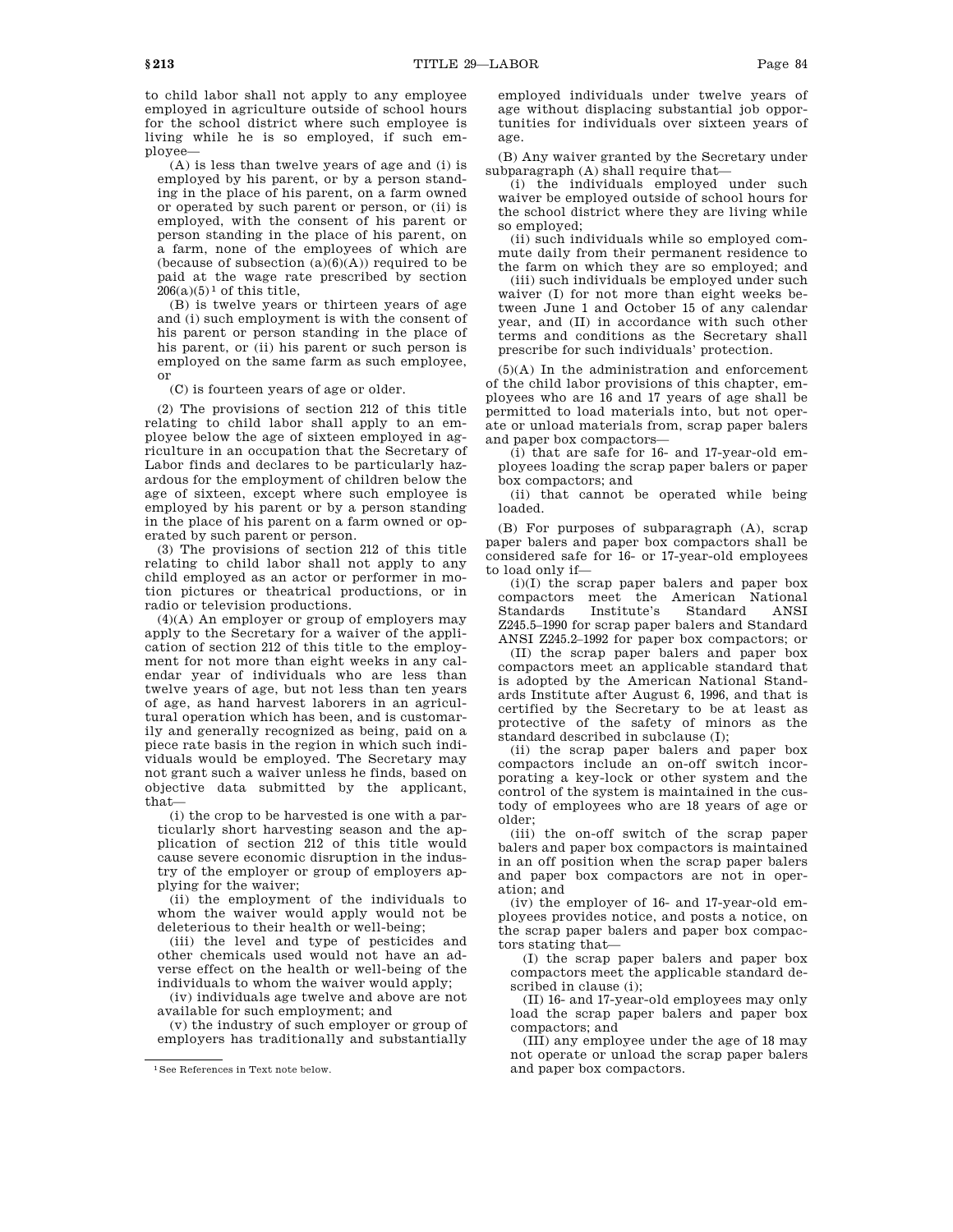The Secretary shall publish in the Federal Register a standard that is adopted by the American National Standards Institute for scrap paper balers or paper box compactors and certified by the Secretary to be protective of the safety of minors under clause (i)(II).

(C)(i) Employers shall prepare and submit to the Secretary reports—

(I) on any injury to an employee under the age of 18 that requires medical treatment (other than first aid) resulting from the employee's contact with a scrap paper baler or paper box compactor during the loading, operation, or unloading of the baler or compactor; and

(II) on any fatality of an employee under the age of 18 resulting from the employee's contact with a scrap paper baler or paper box compactor during the loading, operation, or unloading of the baler or compactor.

(ii) The reports described in clause (i) shall be used by the Secretary to determine whether or not the implementation of subparagraph (A) has had any effect on the safety of children.

(iii) The reports described in clause (i) shall provide—

(I) the name, telephone number, and address of the employer and the address of the place of employment where the incident occurred;

(II) the name, telephone number, and address of the employee who suffered an injury or death as a result of the incident;

(III) the date of the incident;

(IV) a description of the injury and a narrative describing how the incident occurred; and

(V) the name of the manufacturer and the model number of the scrap paper baler or paper box compactor involved in the incident.

(iv) The reports described in clause (i) shall be submitted to the Secretary promptly, but not later than 10 days after the date on which an incident relating to an injury or death occurred.

(v) The Secretary may not rely solely on the reports described in clause (i) as the basis for making a determination that any of the employers described in clause (i) has violated a provision of section 212 of this title relating to oppressive child labor or a regulation or order issued pursuant to section 212 of this title. The Secretary shall, prior to making such a determination, conduct an investigation and inspection in accordance with section 212(b) of this title.

(vi) The reporting requirements of this subparagraph shall expire 2 years after August 6, 1996.

(6) In the administration and enforcement of the child labor provisions of this chapter, employees who are under 17 years of age may not drive automobiles or trucks on public roadways. Employees who are 17 years of age may drive automobiles or trucks on public roadways only if—

(A) such driving is restricted to daylight hours;

(B) the employee holds a State license valid for the type of driving involved in the job performed and has no records of any moving violation at the time of hire;

(C) the employee has successfully completed a State approved driver education course;

(D) the automobile or truck is equipped with a seat belt for the driver and any passengers and the employee's employer has instructed the employee that the seat belts must be used when driving the automobile or truck;

(E) the automobile or truck does not exceed 6,000 pounds of gross vehicle weight;

(F) such driving does not involve—

(i) the towing of vehicles;

(ii) route deliveries or route sales;

(iii) the transportation for hire of property, goods, or passengers;

(iv) urgent, time-sensitive deliveries;

(v) more than two trips away from the primary place of employment in any single day for the purpose of delivering goods of the employee's employer to a customer (other than urgent, time-sensitive deliveries);

(vi) more than two trips away from the primary place of employment in any single day for the purpose of transporting passengers (other than employees of the employer);

(vii) transporting more than three passengers (including employees of the employer); or

(viii) driving beyond a 30 mile radius from the employee's place of employment; and

(G) such driving is only occasional and incidental to the employee's employment.

For purposes of subparagraph (G), the term ''occasional and incidental'' is no more than onethird of an employee's worktime in any workday and no more than 20 percent of an employee's worktime in any workweek.

 $(7)(A)(i)$  Subject to subparagraph  $(B)$ , in the administration and enforcement of the child labor provisions of this chapter, it shall not be considered oppressive child labor for a new entrant into the workforce to be employed inside or outside places of business where machinery is used to process wood products.

(ii) In this paragraph, the term ''new entrant into the workforce'' means an individual who—

(I) is under the age of 18 and at least the age of 14, and

(II) by statute or judicial order is exempt from compulsory school attendance beyond the eighth grade.

(B) The employment of a new entrant into the workforce under subparagraph (A) shall be permitted—

(i) if the entrant is supervised by an adult relative of the entrant or is supervised by an adult member of the same religious sect or division as the entrant;

(ii) if the entrant does not operate or assist in the operation of power-driven woodworking machines;

(iii) if the entrant is protected from wood particles or other flying debris within the workplace by a barrier appropriate to the potential hazard of such wood particles or flying debris or by maintaining a sufficient distance from machinery in operation; and

(iv) if the entrant is required to use personal protective equipment to prevent exposure to excessive levels of noise and saw dust.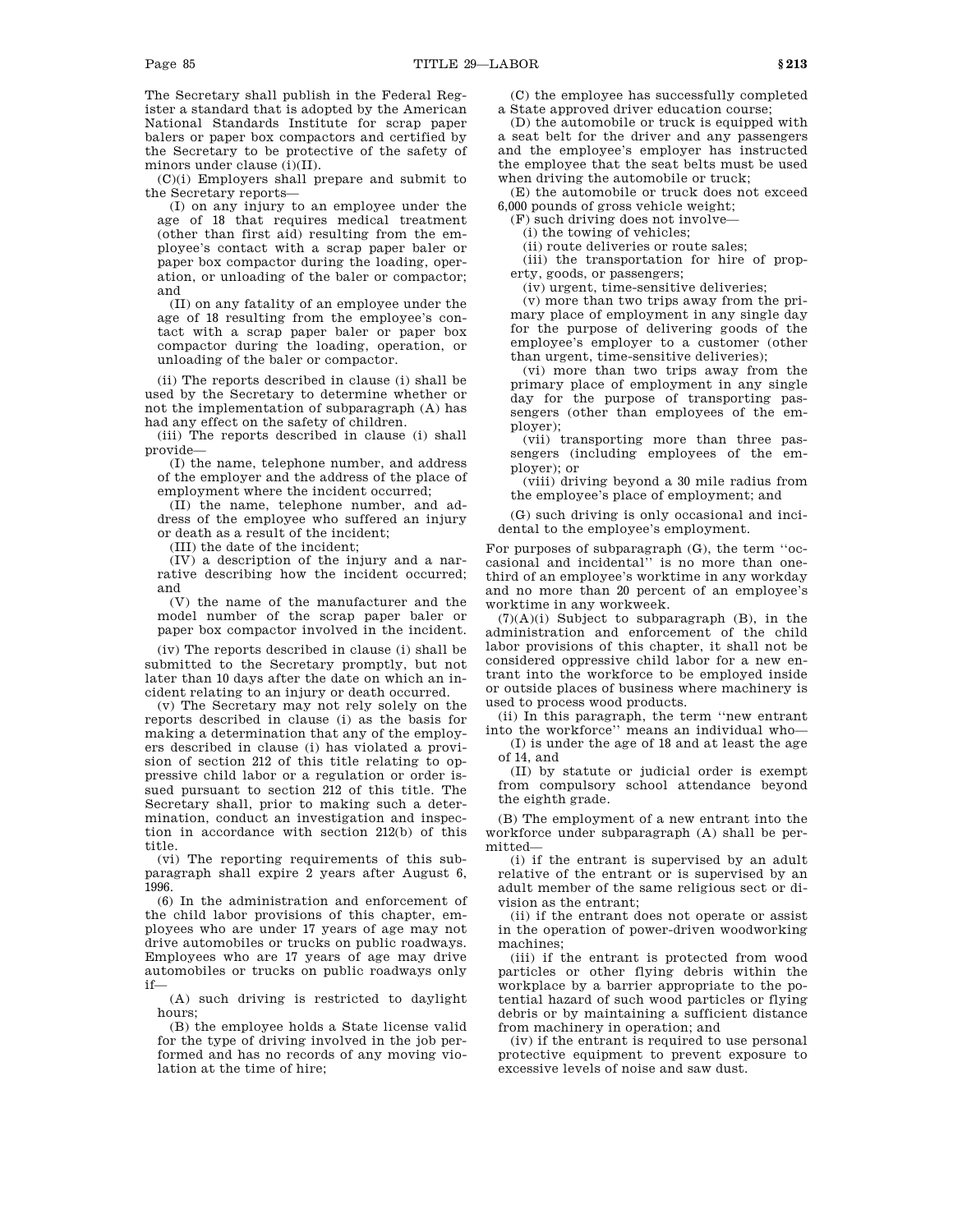# **(d) Delivery of newspapers and wreathmaking**

The provisions of sections 206, 207, and 212 of this title shall not apply with respect to any employee engaged in the delivery of newspapers to the consumer or to any homeworker engaged in the making of wreaths composed principally of natural holly, pine, cedar, or other evergreens (including the harvesting of the evergreens or other forest products used in making such wreaths).

# **(e) Maximum hour requirements and minimum wage employees**

The provisions of section 207 of this title shall not apply with respect to employees for whom the Secretary of Labor is authorized to establish minimum wage rates as provided in section  $206(a)(3)^1$  of this title, except with respect to employees for whom such rates are in effect; and with respect to such employees the Secretary may make rules and regulations providing reasonable limitations and allowing reasonable variations, tolerances, and exemptions to and from any or all of the provisions of section 207 of this title if he shall find, after a public hearing on the matter, and taking into account the factors set forth in section  $206(a)(3)^1$  of this title, that economic conditions warrant such action.

# **(f) Employment in foreign countries and certain United States territories**

The provisions of sections 206, 207, 211, and 212 of this title shall not apply with respect to any employee whose services during the workweek are performed in a workplace within a foreign country or within territory under the jurisdiction of the United States other than the following: a State of the United States; the District of Columbia; Puerto Rico; the Virgin Islands; outer Continental Shelf lands defined in the Outer Continental Shelf Lands Act (ch. 345, 67 Stat. 462) [43 U.S.C. 1331 et seq.]; American Samoa; Guam; Wake Island; Eniwetok Atoll; Kwajalein Atoll; and Johnston Island.

# **(g) Certain employment in retail or service establishments, agriculture**

The exemption from section 206 of this title provided by paragraph (6) of subsection (a) of this section shall not apply with respect to any employee employed by an establishment (1) which controls, is controlled by, or is under common control with, another establishment the activities of which are not related for a common business purpose to, but materially support the activities of the establishment employing such employee; and (2) whose annual gross volume of sales made or business done, when combined with the annual gross volume of sales made or business done by each establishment which controls, is controlled by, or is under common control with, the establishment employing such employee, exceeds \$10,000,000 (exclusive of excise taxes at the retail level which are separately stated).

# **(h) Maximum hour requirement: fourteen workweek limitation**

The provisions of section 207 of this title shall not apply for a period or periods of not more than fourteen workweeks in the aggregate in any calendar year to any employee who(1) is employed by such employer—

(A) exclusively to provide services necessary and incidental to the ginning of cotton in an establishment primarily engaged in the ginning of cotton;

(B) exclusively to provide services necessary and incidental to the receiving, handling, and storing of raw cotton and the compressing of raw cotton when performed at a cotton warehouse or compress-warehouse facility, other than one operated in conjunction with a cotton mill, primarily engaged in storing and compressing;

(C) exclusively to provide services necessary and incidental to the receiving, handling, storing, and processing of cottonseed in an establishment primarily engaged in the receiving, handling, storing, and processing of cottonseed; or

(D) exclusively to provide services necessary and incidental to the processing of sugar cane or sugar beets in an establishment primarily engaged in the processing of sugar cane or sugar beets; and

(2) receives for—

(A) such employment by such employer which is in excess of ten hours in any workday, and

(B) such employment by such employer which is in excess of forty-eight hours in any workweek,

compensation at a rate not less than one and one-half times the regular rate at which he is employed.

Any employer who receives an exemption under this subsection shall not be eligible for any other exemption under this section or section 207 of this title.

# **(i) Cotton ginning**

The provisions of section 207 of this title shall not apply for a period or periods of not more than fourteen workweeks in the aggregate in any period of fifty-two consecutive weeks to any employee who—

(1) is engaged in the ginning of cotton for market in any place of employment located in a county where cotton is grown in commercial quantities; and

(2) receives for any such employment during such workweeks—

(A) in excess of ten hours in any workday, and

(B) in excess of forty-eight hours in any workweek,

compensation at a rate not less than one and one-half times the regular rate at which he is employed. No week included in any fifty-two week period for purposes of the preceding sentence may be included for such purposes in any other fifty-two week period.

# **(j) Processing of sugar beets, sugar beet molasses, or sugar cane**

The provisions of section 207 of this title shall not apply for a period or periods of not more than fourteen workweeks in the aggregate in any period of fifty-two consecutive weeks to any employee who—

(1) is engaged in the processing of sugar beets, sugar beet molasses, or sugar cane into sugar (other than refined sugar) or syrup; and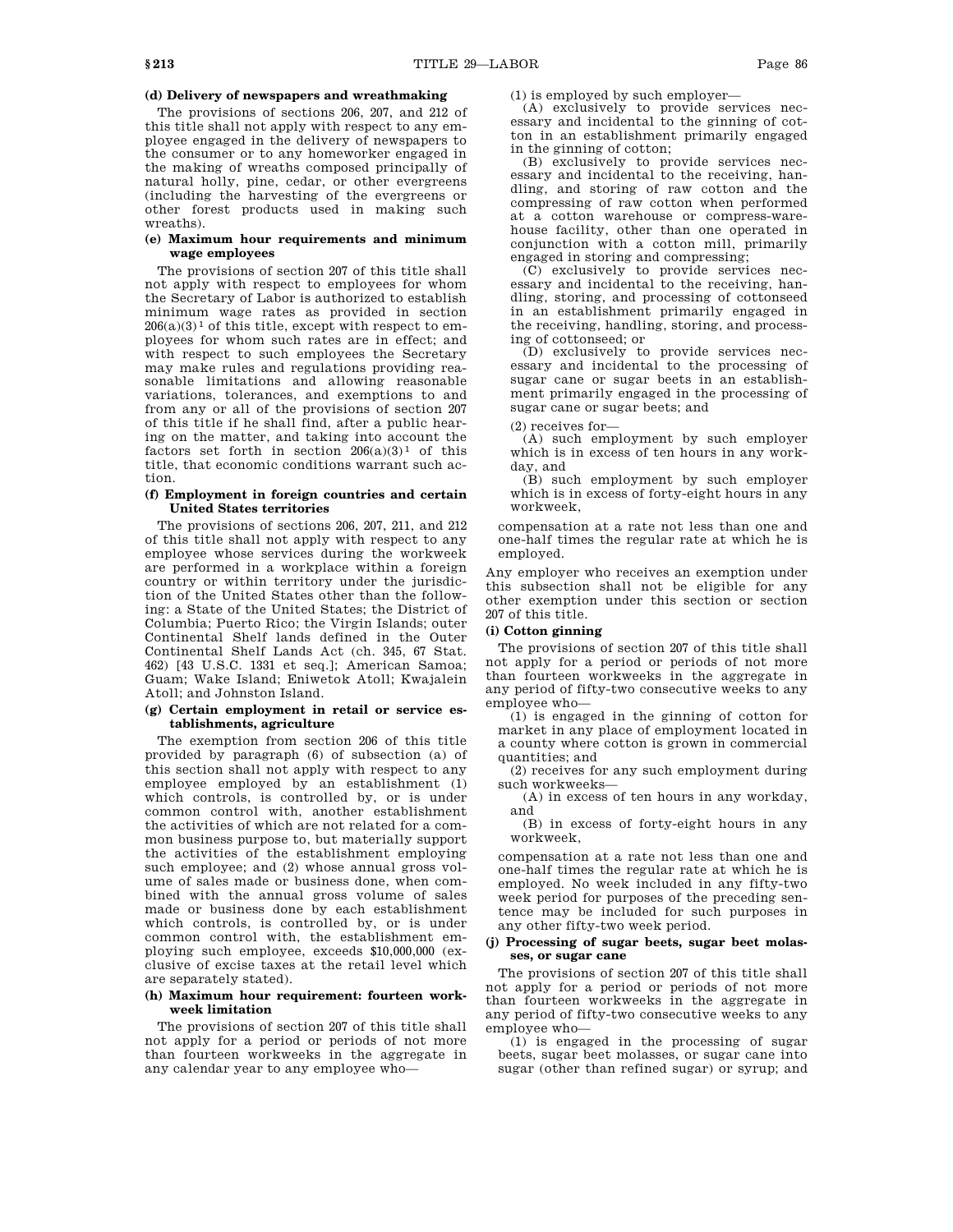(2) receives for any such employment during such workweeks—

(A) in excess of ten hours in any workday, and

(B) in excess of forty-eight hours in any workweek,

compensation at a rate not less than one and one-half times the regular rate at which he is employed. No week included in any fifty-two week period for purposes of the preceding sentence may be included for such purposes in any other fifty-two week period.

(June 25, 1938, ch. 676, §13, 52 Stat. 1067; Aug. 9, 1939, ch. 605, 53 Stat. 1266; Oct. 26, 1949, ch. 736, §11, 63 Stat. 917; Aug. 8, 1956, ch. 1035, §3, 70 Stat. 1118; Pub. L. 85–231, §1(1), Aug. 30, 1957, 71 Stat. 514; Pub. L. 86–624, §21(b), July 12, 1960, 74 Stat. 417; Pub. L. 87–30, §§9, 10, May 5, 1961, 75 Stat. 71, 74; Pub. L. 89–601, title II, §§201–204(a), (b), 205–212(a), 213, 214, 215(b), (c), Sept. 23, 1966, 80 Stat. 833–838; Pub. L. 89–670, §8(e), Oct. 15, 1966, 80 Stat. 943; 1970 Reorg. Plan No. 2, §102, eff. July 1, 1970, 35 F.R. 7959, 84 Stat. 2085; Pub. L. 92–318, title IX, §906(b)(1), June 23, 1972, 86 Stat. 375; Pub. L. 93–259, §§6(c)(2), 7(b)(3), (4), 8, 9(b), 10, 11, 12(a), 13(a)–(d), 14–18, 20(a)–(c), 21(b), 22, 23, 25(b), Apr. 8, 1974, 88 Stat. 61–69, 72; Pub. L. 95–151, §§4–8, 9(d), 11, 14, Nov. 1, 1977, 91 Stat. 1249, 1250–1252; Pub. L. 96–70, title I, §1225(a), Sept. 27, 1979, 93 Stat. 468; Pub. L. 101–157, §3(c), Nov. 17, 1989, 103 Stat. 939; Pub. L. 103–329, title VI, §633(d), Sept. 30, 1994, 108 Stat. 2428; Pub. L. 104–88, title III, §340, Dec. 29, 1995, 109 Stat. 955; Pub. L. 104–174, §1, Aug. 6, 1996, 110 Stat. 1553; Pub. L. 104–188, [title II], §2105(a), Aug. 20, 1996, 110 Stat. 1929; Pub. L. 105–78, title I, §105, Nov. 13, 1997, 111 Stat. 1477; Pub. L. 105–334, §2(a), Oct. 31, 1998, 112 Stat. 3137; Pub. L. 108–199, div. E, title I, §108, Jan. 23, 2004, 118 Stat. 236; Pub. L. 113–277, §2(g)(2), Dec. 18, 2014, 128 Stat. 3005.)

# REFERENCES IN TEXT

The Railway Labor Act, referred to in subsec. (b)(3), is act May 20, 1926, ch. 347, 44 Stat. 577, as amended. Title II of the Railway Labor Act was added by act Apr. 10, 1936, ch. 166, 49 Stat. 1189, and is classified generally to subchapter II (§181 et seq.) of Title 45, Railroads. For complete classification of this Act to the Code see section 151 of Title 45 and Tables.

Section 206(a)(5) of this title, referred to in subsec.  $(c)(1)(A)$ , was redesignated section 206(a)(4) of this title by Pub. L. 110–28, title VIII, §8103(c)(1)(B), May 25, 2007, 121 Stat. 189.

Section 206(a)(3) of this title, referred to in subsec. (e), was repealed and section 206(a)(4) of this title was redesignated section 206(a)(3) by Pub. L. 110–28, title VIII, §8103(c)(1)(B), May 25, 2007, 121 Stat. 189.

The Outer Continental Shelf Lands Act, referred to in subsec. (f), is act Aug. 7, 1953, ch. 345, 67 Stat. 462, as amended, which is classified generally to subchapter III (§1331 et seq.) of chapter 29 of Title 43, Public Lands. For complete classification of this Act to the Code, see Short Title note set out under section 1301 of Title 43 and Tables.

## CODIFICATION

In subsec. (a)(1), ''subchapter II of chapter 5 of title 5'' substituted for ''the Administrative Procedure Act'' on authority of Pub. L. 89–554, §7(b), Sept. 6, 1966, 80 Stat. 631, the first section of which enacted Title 5, Government Organization and Employees.

In subsec. (b)(1), ''section 31502 of title 49'' substituted for ''section 3102 of title 49'' on authority of Pub. L. 103–272, §§1(c), (e), 6(b), July 5, 1994, 108 Stat. 745, 862, 1029, 1378. Previously, ''section 3102 of title 49'' substituted for ''section 204 of the Motor Carrier Act, 1935 [49 U.S.C. 304]'', on authority of Pub. L. 97–449, §6(b), Jan. 12, 1983, 96 Stat. 2443, the first section of which enacted subtitle I (§101 et seq.) and chapter 31 (§3101 et seq.) of subtitle II of Title 49, Transportation.

#### AMENDMENTS

2014—Subsec. (a)(18). Pub. L. 113–277 added par. (18).

2004—Subsec. (c)(7). Pub. L. 108–199 added par. (7).

1998—Subsec. (c)(6). Pub. L. 105–334 added par. (6).

1997—Subsec. (b)(12). Pub. L. 105–78 substituted ''water, at least 90 percent of which was ultimately delivered for agricultural purposes during the preceding calendar year'' for ''water for agricultural purposes''.

1996—Subsec. (a)(17). Pub. L. 104–188 added par. (17).

Subsec. (c)(5). Pub. L. 104–174 added par. (5).

1995—Subsec. (b)(2). Pub. L. 104–88 substituted ''rail carrier subject to part A of subtitle IV of title 49'' for ''common carrier by rail and subject to the provisions of part I of the Interstate Commerce Act''.

1994—Subsec. (a)(16). Pub. L. 103–329, §633(d)(1), added par. (16).

Subsec. (b)(30). Pub. L. 103–329, §633(d)(2), added par. (30).

1989—Subsec. (a)(2). Pub. L. 101–157, §3(c)(1), struck out par. (2) which related to employees employed by a retail or service establishment.

Subsec. (a)(4). Pub. L. 101–157, §3(c)(1), struck out par. (4) which related to employees employed by an establishment which qualified as an exempt retail establishment under clause (2) of this subsection and was recognized as a retail establishment in the particular industry notwithstanding that such establishment made or processed at the retail establishment the goods that it sold.

Subsec. (g). Pub. L. 101–157, §3(c)(2), substituted ''provided by paragraph (6) of subsection (a)'' for ''provided by paragraphs (2) and (6) of subsection (a)'' and struck out before period at end '', except that the exemption from section 206 of this title provided by paragraph (2) of subsection (a) of this section shall apply with respect to any establishment described in this subsection which has an annual dollar volume of sales which would permit it to qualify for the exemption provided in paragraph (2) of subsection (a) if it were in an enterprise described in section 203(s) of this title''.

1979—Subsec. (f). Pub. L. 96–70 struck out ''; and the Canal Zone'' after ''Johnston Island''.

1977—Subsec. (a)(2). Pub. L. 95–151, §9(d), substituted  $\text{`section 203(s)(5)''}$  for  $\text{`section 203(s)(4)}'$ 

Subsec. (a)(3). Pub. L. 95–151, §§4(a), 11, inserted ''organized camp, or religious or non-profit educational conference center,'' after ''recreational establishment,'', and inserted provisions relating to applicability of exemption from sections 206 and 207 of this title authorized by this paragraph for private employees in

national parks, etc. Subsec. (b)(8). Pub. L. 95–151, §14(a), substituted ''forty-four'' for ''forty-six''.

Pub. L. 95–151, §14(b), struck out par. (8) which related to exemption of hotel, motel, and restaurant employees, effective Jan. 1, 1979.

Subsec. (b)(22). Pub. L. 95–151, §5, struck out par. (22) which related to exemption of shade-grown tobacco employees.

Subsec. (b)(25). Pub. L. 95–151, §6(a), struck out par. (25) which related to exemption of cotton ginning employees. See subsec. (i) of this section.

Subsec. (b)(26). Pub. L. 95–151, §7(a), struck out par. (26) which related to exemption of sugar employees. See subsec. (j) of this section. Subsec. (b)(29). Pub. L. 95–151, §4(b), added par. (29).

Subsec. (c). Pub. L. 95–151, §8, in par. (1) inserted reference to par. (4), and added par. (4).

Subsec. (i). Pub. L. 95–151, §6(b), added subsec. (i).

Subsec. (j). Pub. L. 95–151, §7(b), added subsec. (j). 1974—Subsec. (a)(2). Pub. L. 93–259, §8(a), substituted

''\$225,000'' for ''\$250,000'' effective Jan. 1, 1975, Pub. L.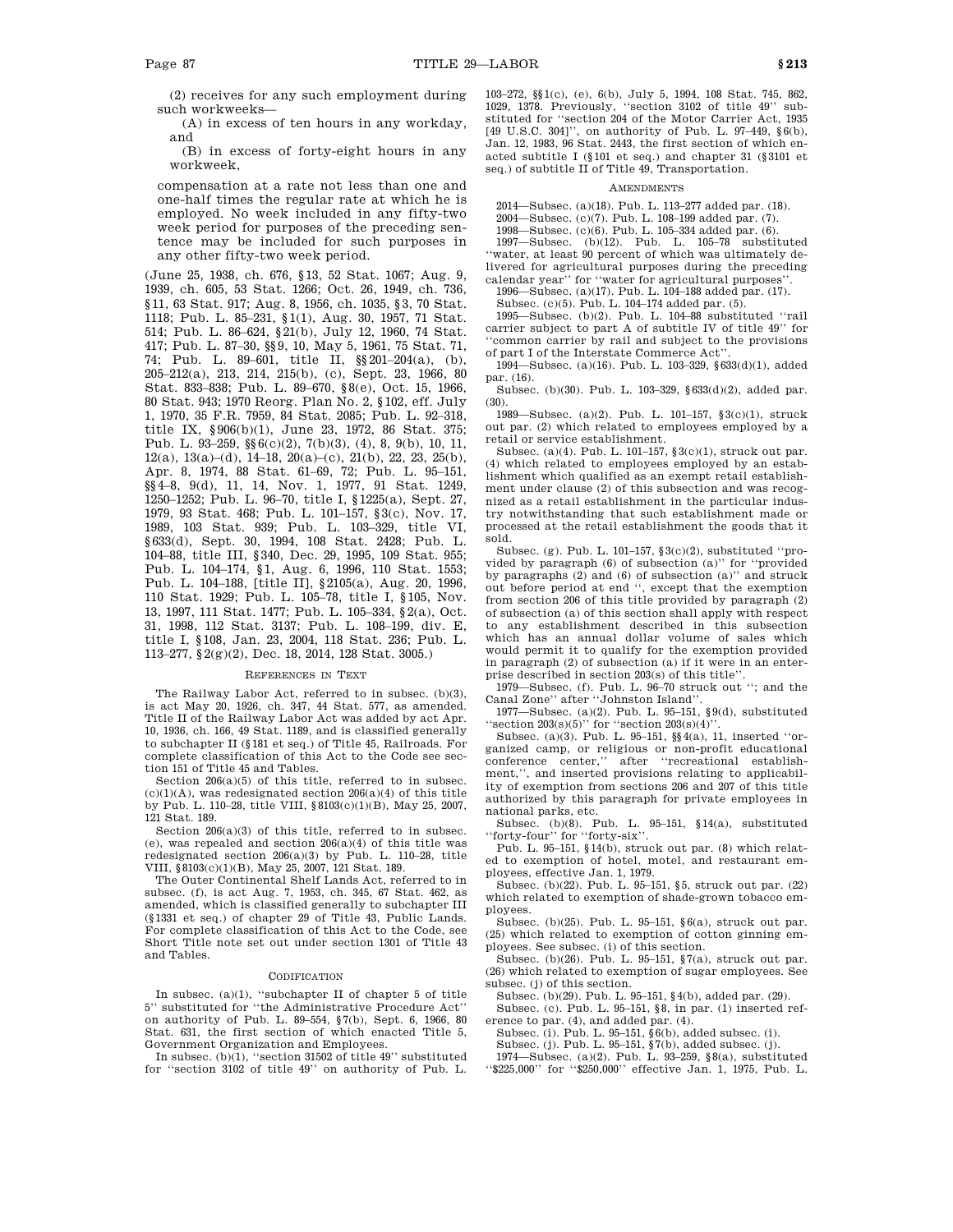93–259, §8(b), substituted ''\$200,000'' for ''\$225,000'' effective Jan. 1, 1976. Pub. L. 93–259, §8(c), struck out ''or such establishment has an annual dollar volume of sales which is less than \$200,000 (exclusive of excise taxes at the retail level which are separately stated)'' after ''section 203(s) of this title'' effective Jan. 1, 1977.

Subsec. (a)(9). Pub. L. 93–259, §23(a)(1), repealed exemption provision respecting any employee employed by an establishment which is a motion picture theater. See subsec. (b)(27) of this section.

Subsec. (a)(11). Pub. L. 93–259, §10(a), repealed exemption provision respecting any employee or proprietor in a retail or service establishment which qualifies as an exempt retail or service establishment under former par. (2) of subsec. (a) with respect to whom provisions of sections 206 and 207 of this title would not otherwise apply, engaged in handling telegraphic messages for public under an agency or contract arrangement with a telegraph company where telegraph message revenue of such agency does not exceed \$500 a month.

Subsec. (a)(13). Pub. L. 93–259, §23(b)(1), repealed exemption provision respecting any employee employed in planting or tending trees, cruising, surveying, or felling timber, or in preparing or transporting logs or other forestry products to mill, processing plant, railroad, or other transportation terminal, if number of employees employed by his employer in such forestry or lumbering operations does not exceed eight. See subsec. (b)(28) of this section.

Subsec. (a)(14). Pub. L. 93–259, §9(b)(1), repealed exemption provision respecting any agricultural employee employed in the growing and harvesting of shade-grown tobacco who is engaged in processing (including, but not limited to, drying, curing, fermenting, bulking, rebulking, sorting, grading, aging, and baling) of such tobacco, prior to the stemming process, for use as cigar wrapper tobacco. See subsec. (b)(22) of this section.

Subsec. (a)(15). Pub. L. 93–259, §7(b)(3), added par. (15). Subsec. (b)(2). Pub. L. 93–259, §23(c), amended par. (2) (insofar as it relates to pipeline employees), inserting 'engaged in the operation of a common carrier by rail and'' after ''employer''.

Subsec. (b)(4). Pub. L. 93–259, §11(a), effective May 1, 1974, inserted ''who is'' after ''employee'' and '', and who receives compensation for employment in excess of forty-eight hours in any workweek at a rate not less than one and one-half times the regular rate at which he is employed'' before the semi-colon. Pub. L. 93–259, §11(b), substituted ''forty-four hours'' for ''forty-eight hours'' effective one year after May 1, 1974. Pub. L. 93–259, §11(c), repealed subsec. (b)(4) effective two years after May 1, 1974.

Subsec. (b)(7). Pub. L. 93–259, §21(b)(1), substituted ''(regardless of whether or not such railway or carrier is public or private or operated for profit or not for profit), if such employee receives compensation for employment in excess of forty-eight hours in any workweek at a rate not less than one and one-half times the regular rate at which he is employed'' for '', if the rates and services of such railway or carrier are subject to regulation by a State or local agency'' effective May 1, 1974. Pub. L. 93–259, §21(b)(2), substituted ''forty-four hours'' for ''forty-eight hours'' effective one year after May 1, 1974. Pub. L. 93–259, §21(b)(3) repealed subsec. (b)(7) effective two years after May 1, 1974.

Subsec. (b)(8). Pub. L. 93–259,  $\S$ 12(a), 13(a), effective May 1, 1974, insofar as relating to nursing home employees, struck out exemption provision respecting any employee who is employed by an establishment which is an institution (other than a hospital) primarily engaged in the care of the sick, the aged, or the mentally ill or defective who reside on the premises, and receives compensation for employment in excess of forty-eight hours in any workweek at a rate not less than one and one-half times the regular rate at which he is employed, and insofar as relating to a hotel, motel, and restaurant employees, substituted ''(A) any employee (other than an employee of a hotel or motel who performs maid or custodial services) who is'' for ''any employee'', inserted before the semicolon ''and who receives compensation for employment in excess of fortyeight hours in any workweek at a rate not less than one and one-half times the regular rate at which he is employed'', and added subpar. (B). Pub. L. 93–259, §13(b), effective one year after May 1, 1974, substituted ''fortysix hours'' for ''forty-eight hours'' in subparas. (A) and (B). Pub. L. 93–259, §13(c), effective two years after May 1, 1974, substituted ''forty-four hours'' for ''forty-six hours'' in subpar. (B). Pub. L. 93–259, §13(d), repealed subsec.  $(b)(8)(B)$  and eliminated the designation  $(A)$ , ef-

fective three years after May 1, 1974. Subsec. (b)(10). Pub. L. 93–259, §14, incorporated existing paragraph in provisions designated as subpar. (A), struck out from the list references to trailers and aircraft, inserted reference to implements, and added subpar. (B) incorporating references to trailers and aircraft.

Subsec. (b)(15). Pub. L. 93–259, §20(a), struck out exemption provision respecting any employee engaged in ginning of cotton for market, in any place of employment located in a county where cotton is grown in commercial quantities or in the processing of sugar beets, sugar-beet molasses, and sugarcane into sugar. See subsec. (b)(25) and (26) of this section.

Subsec. (b)(18). Pub. L. 93–259, §15(a), effective May 1, 1974, inserted ''and who receives compensation for employment in excess of forty-eight hours in any workweek at a rate not less than one and one-half times the regular rate at which he is employed.'' Pub. L. 93–259, §15(b), effective one year after May 1, 1974, substituted ''forty-four hours'' for ''forty-eight hours.'' Pub. L. 93–259, §15(c), repealed par. (18) effective two years after May 1, 1974.

Subsec. (b)(19). Pub. L. 93–259, §16(a), effective one year after May 1, 1974, substituted ''forty-four hours'' for ''forty-eight hours''. Pub. L. 93–259, §16(b), repealed par. (19), effective two years after May 1, 1974.

Subsec. (b)(20). Pub. L. 93–259, §6(c)(2)(A), added par. (20) effective May 1, 1974. Pub. L. 93–259, §6(c)(2)(B), effective Jan. 1, 1975, made maximum hours provisions inapplicable during any workweek to any employee of a public agency employing during the workweek less than 5 employees.

Subsec. (b)(21). Pub. L. 93–259, §7(b)(4), added par. (21). Subsec. (b)(22). Pub. L. 93–259, §9(b)(2), added par. (22). Subsec. (b)(23). Pub. L. 93–259, §10(b)(1), added par.

(23), effective May 1, 1974. Pub. L. 93–259, §10(b)(2), substituted ''forty-four hours'' for ''forty-eight hours'' effective one year after May 1, 1974. Pub. L. 93–259, §10(b)(3), repealed par. (23) effective two years after May 1, 1974.

Subsec. (b)(24). Pub. L. 93–259, §17, added par. (24). Subsec. (b)(25). Pub. L. 93–259, §20(b)(1), added par. (25) effective May 1, 1974. Pub. L. 93–259, §20(b)(2), effective Jan. 1, 1975, substituted ''sixty-six'' for ''seventy-two'' in subpar. (A), ''sixty'' for ''sixty-four'' in subpar. (B), and ''forty-six hours in any workweek for not more than two workweeks in that year, and'' for ''forty-eight hours in any other workweek in that year,'' in subpar. (D), and added subpar. (E). Pub. L. 93–259, §20(b)(3), effective Jan. 1, 1976, substituted ''sixty'' for ''sixty-six'', ''fifty-six'' for ''sixty'', ''forty-eight'' for ''fifty'', ''forty-four'' for ''forty-six'', and ''forty'' for ''fortyfour''.

Subsec. (b)(26). Pub. L. 93–259, §20(c)(1), added par. (26) effective May 1, 1974. Pub. L. 93–259, §20(c)(2), effective Jan. 1, 1975, substituted ''sixty-six'' for ''seventy-two'' in subpar. (A), ''sixty'' for ''sixty-four'' in subpar. (B), and ''forty-six hours in any workweek for not more than two workweeks in that year, and'' for ''forty-eight hours in any other workweek in that year,'' in subpar. (D), and added subpar. (E). Pub. L. 93–259, §20(c)(3), effective Jan. 1, 1976, substituted ''sixty'' for ''sixty-six'', ''fifty-six'' for ''sixty'', ''forty-eight'' for ''fifty'', ''forty-four'' for ''forty-six'', and ''forty'' for ''fortyfour''.

Subsec. (b)(27). Pub. L. 93–259, §23(a)(2), added par. (27).

Subsec. (b)(28). Pub. L. 93–259, §23(b)(2), added par. (28).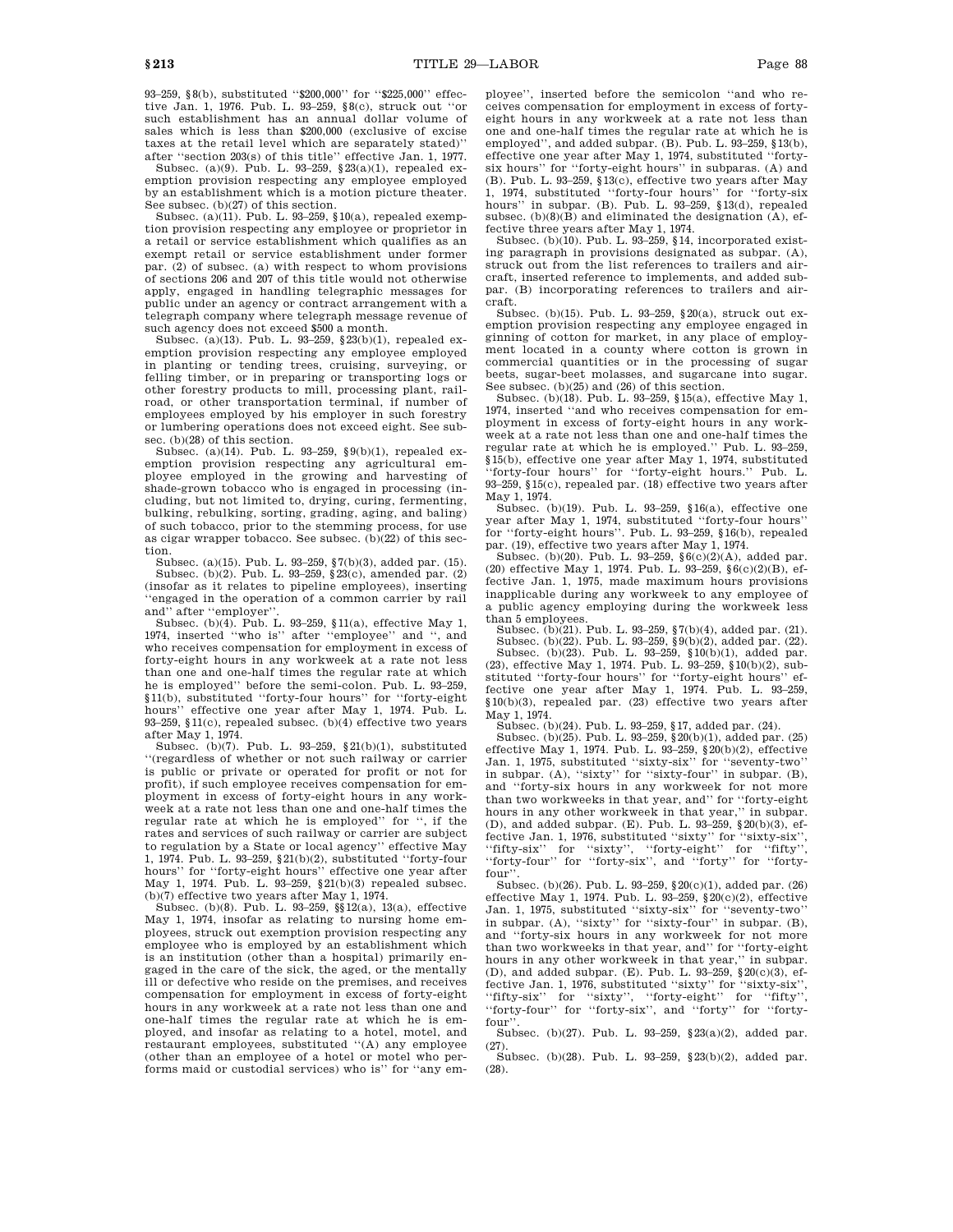Subsec. (c)(1). Pub. L. 93–259, §25(b), amended par. (1) generally, striking out ''with respect'' after ''shall not apply'', inserting '', if such employee—'', and adding subpars. (A) to (C).

Subsec. (g). Pub. L. 93–259, §18, added subsec. (g).

Subsec. (h). Pub. L. 93–259, §22, added subsec. (h). 1972—Subsec. (a). Pub. L. 92–318 inserted ''(except sub-

section (d) in the case of paragraph (1) of this subsection)" after introductory text "sections 206".<br>1966—Subsec. (a)(1). Pub. L. 89–601, §214, inserted "(in-

cluding any employee employed in the capacity of academic administrative personnel or teacher in elementary or secondary schools)'' after ''professional capacity

Subsec. (a)(2). Pub. L. 89–601, §201(a), revised the retail or service establishment exemption so as to exempt employees of a retail or service establishment (other than an establishment or employee engaged in laundering or drycleaning or an establishment engaged in the operation of a hospital, school, or institution specifically included in the definition of the term ''enterprise engaged in commerce or in the production of goods for commerce'') if more than 50 per centum of the establishment's annual dollar volume of sales of goods or services is made within the state in which the establishment is located and the establishment is not an enterprise described in section 203(s) of this title or the establishment has an annual dollar volume of sales which is less than \$250,000.

Subsec. (a)(3). Pub. L. 89–601, §§201(b)(2), 202, repealed par. (3) relating to employees of laundry, cleaning, and fabric or clothing repair establishments doing more than 50 per centum of their annual dollar volume of business within the state in which the establishment is located and enacted a new par. (3) relating to employees of amusement or recreational establishments which do not operate for more than seven months in any calendar year or which had receipts over a six-month period which were not more than 331 ⁄3 per centum of its average receipts for the other six months of such year.

Subsec. (a)(6). Pub. L. 89–601, §203(a), limited the provisions exempting agricultural employees from application of sections 206 and 207 of this title by narrowing the class of exempted agricultural employees to include only an employee employed by an employer who did not, during any calendar quarter during the preceding calendar year, use more than 500 man-days of agricultural labor, an employee who is the spouse, parent, child, or other member of his employer's immediate family, certain hand harvest laborers, or an employee principally engaged in the range production of livestock. See subsec. (b)(12) of this section.

Subsec. (a)(7). Pub. L. 89–601, §215(c), extended coverage to include employees exempted by a certificate of the Secretary.

Subsec. (a)(8). Pub. L. 89–601, §205, substituted ''where published'' for ''where printed and published''.

Subsec. (a)(9). Pub. L. 89–601, §§206(a), 207, repealed par. (9) relating to employees of street, suburban, or interurban electric railways, or local trolleys or motor bus carriers not in a section 203(s) enterprise and enacted a new par. (9) relating to employees employed by motion picture theaters. See subsec. (b)(7) of this section.

Subsec. (a)(10). Pub. L. 89–601, §§204(a), 215(b)(1), repealed par. (10) relating to employees engaged in handling and processing of agricultural, horticultural, and dairy products and redesignated par. (11) as (10). See section 207(d) of this title.

Subsec. (a)(11). Pub. L. 89–601, §215(b)(1), redesignated par. (13) as (11). Former par. (11) redesignated (10). Subsec. (a)(12). Pub. L. 89–601, §§206(b)(1), 215(b)(1), re-

pealed par. (12) relating to employees of employers engaged in the business of operating taxicabs and redesignated par. (14) as (12). See subsec. (b)(17) of this section.

Subsec. (a)(13). Pub. L. 89–601, §§208, 215(b)(1), redesignated par. (15) as (13) and substituted ''eight'' for ''twelve''. Former par. (13) redesignated (11).

Subsec. (a)(14). Pub. L. 89–601, §215(b), redesignated par. (21) as (14) and substituted a period for ''; or'' at end. Former par. (14) redesignated (12).

Subsec. (a)(15). Pub. L. 89–601, §215(b)(1), redesignated par. (15) as (13).

Subsec. (a)(16). Pub. L. 89–601, §203(b), repealed par. (16) relating to agricultural employees employed in livestock auctions. See subsec. (b)(13) of this section.

Subsec. (a)(17). Pub. L. 89–601, §204(a), repealed par. (17) relating to country elevator operators. See subsec. (b)(14) of this section.

Subsec. (a)(18). Pub. L. 89–601, §204(a), repealed par. (18) relating to cotton ginning employees. See subsec. (b)(15) of this section.

Subsec. (a)(19). Pub. L. 89–601, §209(a), repealed par. (19) relating to employees of retail and service establishments that are primarily engaged in the business of selling automobiles, trucks, or farm implements. See subsec. (b)(10) of this section.

Subsec. (a)(20). Pub. L. 89–601, §210(a), repealed par. (20) relating to employees of food retail or service establishments. See subsec. (b)(18) of this section.

Subsec. (a)(21). Pub. L. 89–601, §215(b)(1), redesignated par. (21) as (14).

Subsec. (a)(22). Pub. L. 89–601, §204(a), repealed par. (22) relating to fruit and vegetable transportation employees. See subsec. (b)(16) of this section.

Subsec. (b)(1). Pub. L. 89–670 substituted ''Secretary of Transportation'' for ''Interstate Commerce Commission''.

Subsec. (b)(7). Pub. L. 89–601, §206(c), narrowed the scope of the exemption from any employee of the covered transportation companies to drivers, operators, and conductors only and narrowed the range of covered transportation companies from any street, suburban, or interurban electric railway, or local trolley or motorbus carrier to only those of such named enterprises as have their rates and service subject to regulation by a state or local agency.

Subsec. (b)(8). Pub. L. 89–601, §§201(b)(1), 211, repealed par. (8) which named employees of gasoline service stations as a group to which section 207 of this title shall not apply and enacted a new par. (8) providing that section 207 of this title shall not apply with respect to hotel, motel, or restaurant employees and employees who receive compensation for employment in excess 48 hours in any workweek at a rate not less than one and one-half times the regular rate at which he is employed and who is employed by an institution other than a hospital primarily engaged in the care of the sick, the aged, or the mentally ill or defective residing on the premises.

Subsec. (b)(10). Pub. L. 89–601, §§209(b), 212(a), repealed par. (10) which granted an unlimited overtime exemption relating to petroleum distribution employees and enacted a new par. (10) relating to salesmen, partsmen, or mechanics primarily engaged in selling or servicing automobiles, trailers, trucks, farm implements, or aircraft if employed by a nonmanufacturing establishment primarily engaged in the business of selling such vehicles to ultimate purchasers. See subsec. (b)(3) of this section.

Subsec. (b)(12) to (19). Pub. L. 89–601,  $\S 203(c)(B)$ , 204(b), 206(b)(2), 210(b), added pars. (12) to (19).

Subsec. (c). Pub. L. 89–601, §203(d), inserted provision making section 212 of this title relating to child labor applicable to an employee below the age of sixteen employed in agriculture in an occupation that the Secretary of Labor finds and declares to be particularly hazardous for the employment of children below the age of sixteen, except where such employee is employed by his parent or by a person standing in the place of his parent on a farm owned or operated by such parent or person.

Subsec. (f). Pub. L. 89–601, §213, inserted reference to Eniwetok Atoll, Kwajalein Atoll, and Johnston Island.

1961—Subsec. (a)(1). Pub. L. 87–30, §9, substituted ''any employee employed in a bona fide executive, administrative, or professional capacity, or in the capacity of outside salesman (as such terms are defined and delimited from time to time by regulations of the Secretary, subject to, the provisions of the Administrative Procedure Act'' and exception provision for ''any em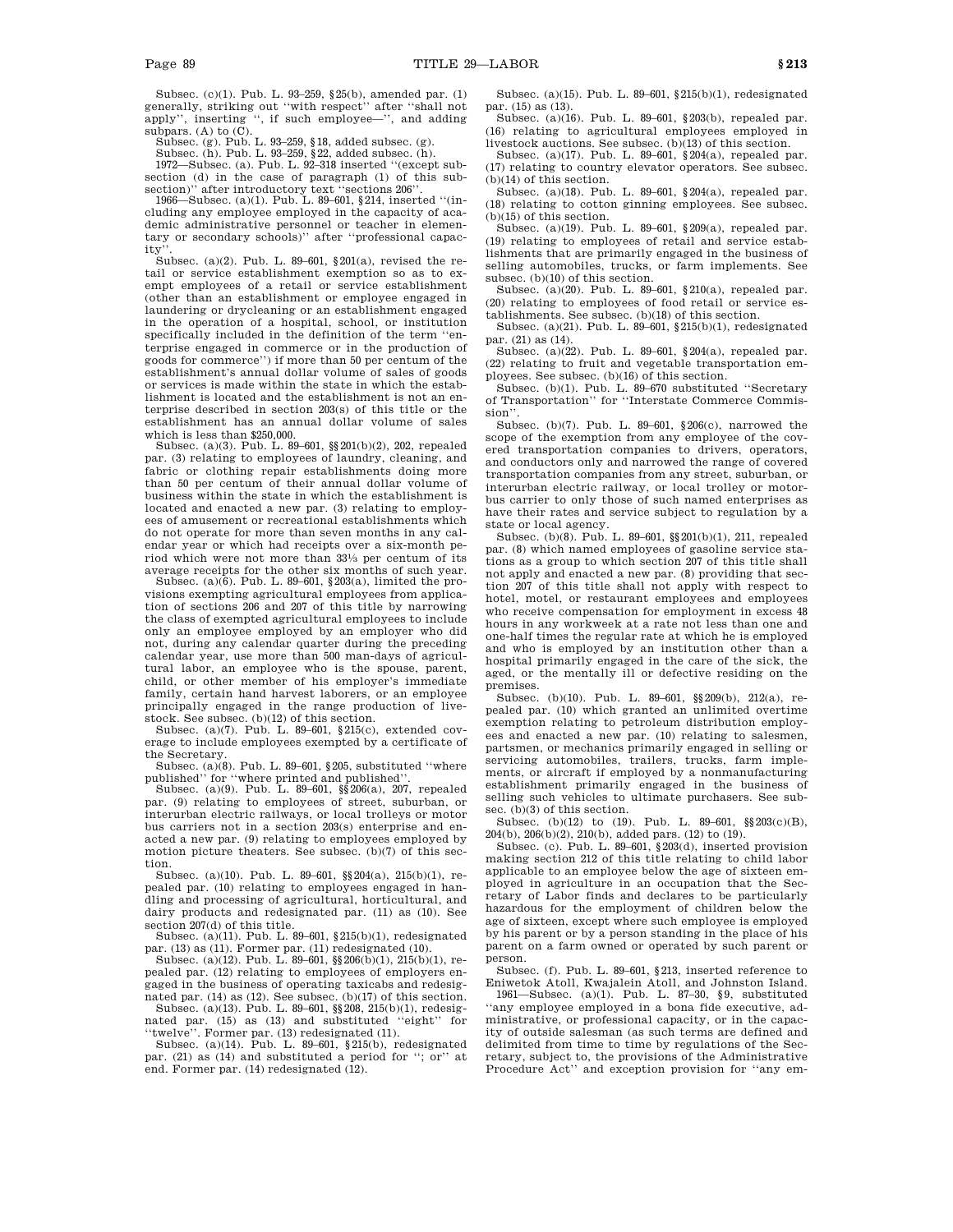ployee employed in a bona fide executive, administrative, professional, or local retailing capacity, or in the capacity of outside salesman (as such terms are defined and delimited by regulations of the Administrator)''.

Subsec. (a)(2). Pub. L. 87–30, §9, inserted conditional provision, including subclauses (i) to (iv).

Subsec. (a)(5). Pub. L. 87–30, §9, inserted ''propagating'' and ''or in the first processing, canning or packing such marine products at sea as an incident to, or in conjunction with, such fishing operations'' after ''taking'' and ''life'', respectively, and substituted ''loading and unloading when performed by any such employee'' for ''including employment in the loading, unloading, or packing of such products for shipment or in propagating, processing (other than canning), marketing, freezing, curing, storing, or distributing the above products or byproducts thereof''. See subsec. (b)(4) of this section.

Subsec. (a)(7). Pub. L. 87–30, §9, substituted ''Secretary'' for ''Administrator''.

Subsec. (a)(9). Pub. L. 87–30, §9, substituted ''not in an enterprise described in section 203(s)(2) of this title'' for ''not included in other exemptions contained in this section.''.

Subsec. (a)(10). Pub. L. 87–30, §9, substituted ''Secretary'' for ''Administrator'' and struck out ''ginning'' after ''storing''.

Subsec. (a) $(11)$ . Pub. L. 87-30, §9, substituted "by an independently owned public telephone company'' for 'in a public telephone exchange'

Subsec. (a)(13). Pub. L. 87–30, §9, substituted ''which qualifies as an exempt retail or service establishment under clause (2) of this subsection'' for ''as defined in clause (2) of this subsection''.

Subsec. (a)(14). Pub. L.  $87-30$ ,  $9$ , inserted "on a vessel other than an American vessel''.

Subsec. (a)(16) to (22). Pub. L. 87–30, §9, added pars. (16) to (22).

Subsec. (b)(4). Pub. L. 87–30, §9, extended exemption to any employee in the processing, marketing, freezing, curing, storing, packing for shipment, or distributing of aquatic forms of life, formerly contained in subsec.  $(a)(5)$  of this section.

Subsec. (b)(6) to (11). Pub. L. 87–30, §9, added pars. (6) to (11).

Subsec. (d). Pub. L. 87–30, §10, extended the nonapplicability of sections 206, 207, and 212 of this title to any homeworker engaged in the making of evergreen wreaths.

1960—Subsec. (f). Pub. L. 86–624 struck out ''Alaska; Hawaii;'' before ''Puerto Rico''.

1957—Subsec. (f). Pub. L. 85–231 added subsec. (f). 1956—Subsec. (e). Act Aug. 8, 1956, added subsec. (b).

1949—Subsec. (a)(2). Act Oct. 26, 1949, clarified exemption by defining term ''retail or service establishment'' and stated conditions under which exemption shall apply.

Subsec. (a)(3). Act Oct. 26, 1949, redesignated par. (3) as (14) and added par. (3) providing a limited exemption to employees of laundries and establishments engaged in laundering, cleaning, or repairing clothing of fabrics.

Subsec. (a)(4). Act Oct. 26, 1949, redesignated par. (4) as subsec. (b)(3) and added par. (4) providing limited exemption to employees of retail establishments making or processing goods.

Subsec. (a)(5). Act Oct. 26, 1949, struck out canning of fish, shellfish, etc. See subsec. (b)(4).

Subsec. (a)(6). Act Oct. 26, 1949, added irrigation workers to the exemption.

Subsec. (a)(8). Act Oct. 26, 1949, extended exemption to employees of newspapers published daily, increased circulation limitation from 3,000 to 4,000, and increased circulation area to include counties contiguous to county of publication.

Subsec. (a)(10). Act Oct. 26, 1949, struck out ''to'' before ''any individual''.

Subsec. (a)(11). Act Oct. 26, 1949, increased number of stations from, less than 500, to, not more than 750.

Subsec. (a)(12), (13). Act Oct. 26, 1949, added pars. (12) and (13).

Subsec. (a)(14). Act Oct. 26, 1949, redesignated par. (3) as (14).

Subsec. (a)(15). Act Oct. 26, 1949, added par. (15).

Subsec. (b)(3) to (5). Act Oct. 26, 1949, added pars. (3) to (5).

Subsec. (c). Act Oct. 26, 1949, substituted ''outside of school hours for the school district where such employee is living while he is so employed'' for prior provision relating to school attendance following ''in agricultural'', and added radio or television productions to the exemption.

Subsec. (d). Act Oct. 26, 1949, added par. (d).

1939—Subsec. (a)(11). Act Aug. 9, 1939, added par. (11).

# EFFECTIVE DATE OF 2014 AMENDMENT

Amendment by Pub. L. 113–277 effective on the first day of the first pay period beginning on or after Jan. 1, 2016, subject to certain exceptions, see section 2(i) of Pub. L. 113–277, set out as a note under section 5542 of Title 5, Government Organization and Employees.

# EFFECTIVE DATE OF 1998 AMENDMENT

Pub. L. 105–334, §2(b), Oct. 31, 1998, 112 Stat. 3138, provided that:

''(1) IN GENERAL.—This Act [amending this section and enacting provisions set out as a note under section 201 of this title] shall become effective on the date of the enactment of this Act [Oct. 31, 1998].

''(2) EXCEPTION.—The amendment made by subsection (a) [amending this section] defining the term 'occasional and incidental' shall also apply to any case, action, citation, or appeal pending on the date of the enactment of this Act unless such case, action, citation, or appeal involves property damage or personal injury.

# EFFECTIVE DATE OF 1995 AMENDMENT

Amendment by Pub. L. 104–88 effective Jan. 1, 1996, see section 2 of Pub. L. 104–88, set out as an Effective Date note under section 1301 of Title 49, Transportation.

#### EFFECTIVE DATE OF 1994 AMENDMENT

Amendment by Pub. L. 103–329 effective on first day of first applicable pay period beginning on or after 30th day following Sept. 30, 1994, with exceptions relating to criminal investigators employed in Offices of Inspectors General, see section 633(e) of Pub. L. 103–329, set out as an Effective Date note under section 5545a of Title 5, Government Organization and Employees.

#### EFFECTIVE DATE OF 1989 AMENDMENT

Amendment by Pub. L. 101–157 effective Apr. 1, 1990, see section 3(e) of Pub. L. 101-157, set out as a note under section 203 of this title.

#### EFFECTIVE DATE OF 1979 AMENDMENT

Amendment by Pub. L. 96–70 effective Oct. 1, 1979, see section 3304 of Pub. L. 96–70, set out as an Effective Date note under section 3601 of Title 22, Foreign Relations and Intercourse.

## EFFECTIVE DATE OF 1977 AMENDMENT

Pub. L. 95–151, §14(a), (b), Nov. 1, 1977, 91 Stat. 1252, provided that the amendments made by subsecs. (a) and (b) of section 14 are effective Jan. 1, 1978, and Jan. 1, 1979, respectively.

Amendment by sections 4 to 7 of Pub. L. 95–151 effective Jan. 1, 1978, see section 15(a) of Pub. L. 95–151, set out as a note under section 203 of this title.

Amendment by sections 8, 9(d), and 11 of Pub. L. 95–151 effective on Nov. 1, 1977, see section 15(b) of Pub. L. 95–151, set out as a note under section 203 of this title.

## EFFECTIVE DATE OF 1974 AMENDMENT

Pub. L. 93–259, §6(c)(2)(B), Apr. 8, 1974, 88 Stat. 61, provided that the amendment made by section 6(c)(2)(B) is effective Jan. 1, 1975.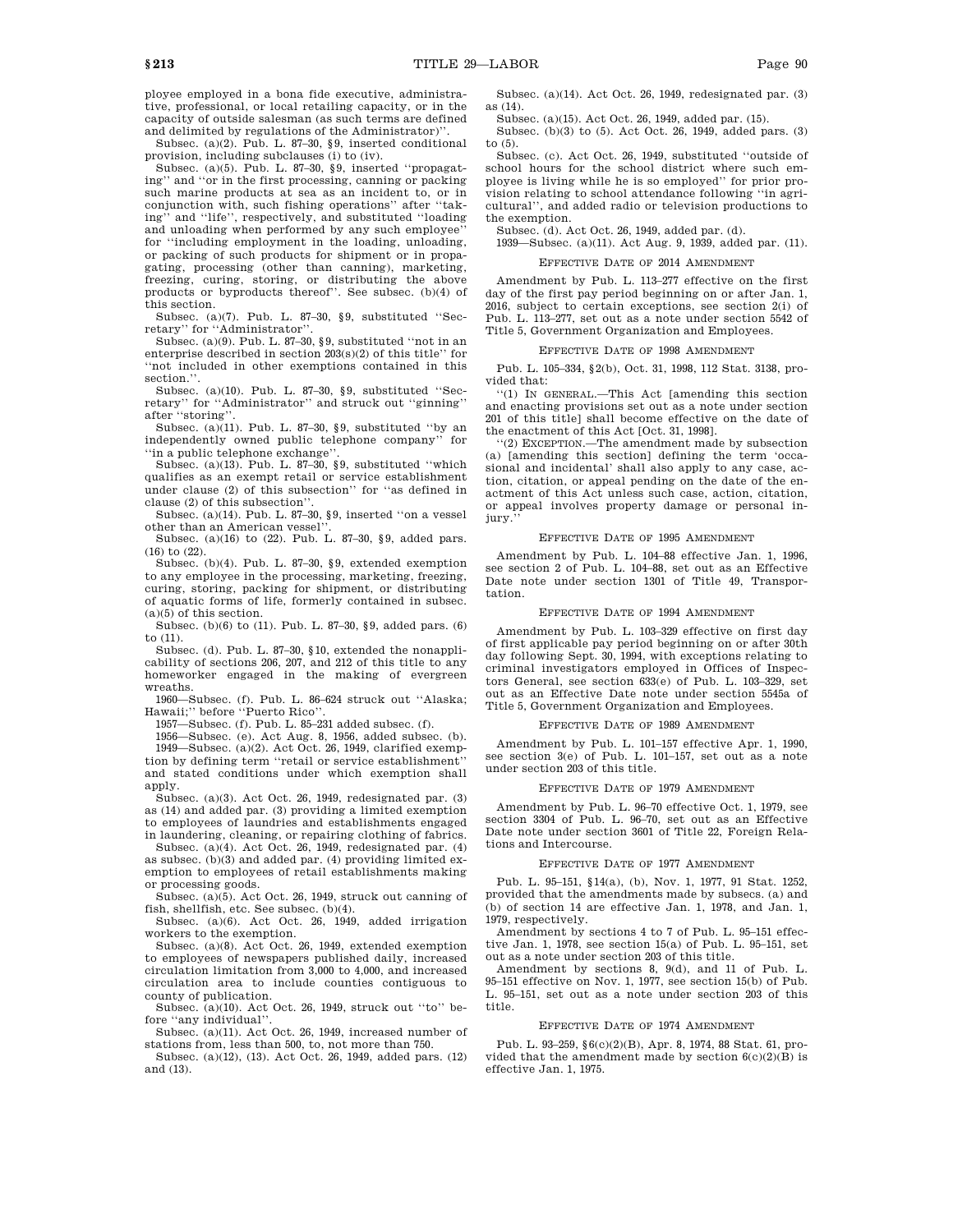Pub. L. 93–259, §8(a)–(c), Apr. 8, 1974, 88 Stat. 62, provided that the amendments made by subsecs. (a), (b), and (c) of section 8 are effective Jan. 1, 1975, 1976, and 1977, respectively.

Pub. L. 93–259, §10(b)(2), (3), Apr. 8, 1974, 88 Stat. 63, 64, provided that the amendment and repeal made by pars.  $(2)$  and  $(3)$  of section 10(b) are effective one year and two years after May 1, 1974, respectively.

Pub. L. 93–259, §11(b), (c), Apr. 8, 1974, 88 Stat. 64, provided that the amendment and repeal made by subsecs. (b) and (c) of section 11 are effective one year and two years after May 1, 1974, respectively.

Pub. L. 93–259, §13(b)–(d), Apr. 8, 1974, 88 Stat. 64, provided that the amendments made by subsecs. (b), (c), and (d) of section 13 are effective one year, two years, and three years after May 1, 1974, respectively.

Pub. L. 93–259, §15(b), (c), Apr. 8, 1974, 88 Stat. 65, provided that the amendment and repeal made by subsecs. (b) and (c) of section 15 are effective one year and two years after May 1, 1974, respectively.

Pub. L. 93–259, §16(a), (b), Apr. 8, 1974, 88 Stat. 65, provided that the amendment and repeal made by subsecs. (a) and (b) of section 16 are effective one year and two years after May 1, 1974, respectively.

Pub. L. 93–259, §20(b)(2), (3), Apr. 8, 1974, 88 Stat. 67, provided that the amendments made by pars. (2) and (3) of section 20(b) are effective Jan. 1, 1975, and 1976, respectively.

Pub. L. 93–259, §20(c)(2), (3), Apr. 8, 1974, 88 Stat. 67, 68, provided that the amendments made by pars. (2) and (3) of section 20(c) are effective Jan. 1, 1975, and 1976, respectively.

Pub. L. 93–259, §21(b)(2), (3), Apr. 8, 1974, 88 Stat. 68, provided that the amendment and repeal made by pars. (2) and (3) of section 21(b) are effective one year and two years after May 1, 1974, respectively.

Amendment by sections  $6(c)(2)(A)$ ,  $7(b)(3)$ ,  $(4)$ ,  $9(b)$ , 10(a), (b)(1), 11(a), 12(a), 13(a), 14, 15(a), 17, 18, 20(a),  $(b)(1), (c)(1), 21(b)(1), 22, 23, and 25(b)$  of Pub. L. 93-259 effective May 1, 1974, see section 29(a) of Pub. L. 93–259, set out as a note under section 202 of this title.

#### EFFECTIVE DATE OF 1966 AMENDMENTS

Amendment by Pub. L. 89–670 effective Apr. 1, 1967, as prescribed by President and published in Federal Register, see section 16(a), formerly §15(a), of Pub. L. 89–670 and Ex. Ord. No. 11340, Mar. 30, 1967, 32 F.R. 5453.

Amendment by Pub. L. 89–601 effective Feb. 1, 1967, except as otherwise provided, see section 602 of Pub. L. 89–601, set out as a note under section 203 of this title.

### EFFECTIVE DATE OF 1961 AMENDMENT

Amendment by Pub. L. 87–30 effective upon expiration of one hundred and twenty days after May 5, 1961, except as otherwise provided, see section 14 of Pub. L. 87–30, set out as a note under section 203 of this title.

#### EFFECTIVE DATE OF 1957 AMENDMENT

Pub. L. 85–231, §2, Aug. 30, 1957, 71 Stat. 514, provided that: ''The amendments made by this Act [amending this section and sections 216 and 217 of this title] shall take effect upon the expiration of ninety days from the date of its enactment [Aug. 30, 1957].''

#### EFFECTIVE DATE OF 1949 AMENDMENT

Amendment by act Oct. 26, 1949, effective ninety days after Oct. 26, 1949, see section 16(a) of act Oct. 26, 1949, set out as a note under section 202 of this title.

## TRANSFER OF FUNCTIONS

Functions vested by law (including reorganization plans) in Bureau of the Budget or Director of Bureau of the Budget transferred to President of the United States by section 101 of Reorg. Plan No. 2 of 1970, eff. July 1, 1970, 35 F.R. 7959, 84 Stat. 2085, set out in the Appendix to Title 5, Government Organization and Employees. Section 102 of Reorg. Plan No. 2 of 1970 redesignated Bureau of the Budget as Office of Management and Budget.

For transfer of functions of other officers, employees, and agencies of Department of Labor, with certain exceptions, to Secretary of Labor, with power to delegate, see Reorg. Plan No. 6 of 1950, §§1, 2, 15 F.R. 3174, 64 Stat. 1263, set out in the Appendix to Title 5.

## EXEMPTIONS FOR APPRENTICES AND STUDENT LEARNERS

Pub. L. 104–174, §3, Aug. 6, 1996, 110 Stat. 1555, provided that: ''Section 1 [amending this section] shall not be construed as affecting the exemption for apprentices and student learners published in section 570.63 of title 29, Code of Federal Regulations.''

### REGULATIONS CONCERNING COMPUTER, SOFTWARE, AND OTHER SIMILARLY SKILLED PROFESSIONALS

Pub. L. 101–583, §2, Nov. 15, 1990, 104 Stat. 2871, provided that: ''Not later than 90 days after the date of enactment of this Act [Nov. 15, 1990], the Secretary of Labor shall promulgate regulations that permit computer systems analysts, computer programmers, software engineers, and other similarly skilled professional workers as defined in such regulations to qualify as exempt executive, administrative, or professional employees under section 13(a)(1) of the Fair Labor Standards Act of 1938 (29 U.S.C.  $213(a)(1)$ ). Such regulations shall provide that if such employees are paid on an hourly basis they shall be exempt only if their hourly rate of pay is at least 61 ⁄2 times greater than the applicable minimum wage rate under section 6 of such Act (29 U.S.C. 206).''

### PUBLIC AGENCY EMPLOYEES IN FIRE PROTECTION AND LAW ENFORCEMENT ACTIVITIES; STUDIES IN 1976 OF 1975 TOURS OF DUTY

Pub. L. 93–259, §6(c)(3), Apr. 8, 1974, 88 Stat. 61, authorized Secretary of Labor to conduct a study in 1976 of average number of hours in tours of duty in work periods in 1975 of certain employees of public agencies employed in fire protection and law enforcement activities, and publish results of such studies in Federal Register.

### PIPELINE EMPLOYEES UNDER SUBSEC. (b)(2)

Pub. L. 93–259, §23(c), Apr. 8, 1974, 88 Stat. 69, provided in part for amendment of subsec. (b)(2) of this section ''insofar as it relates to pipeline employees''.

#### RULES, REGULATIONS, AND ORDERS PROMULGATED WITH REGARD TO 1966 AMENDMENTS

Secretary authorized to promulgate necessary rules, regulations, or orders on and after the date of the enactment of Pub. L. 89–601, Sept. 23, 1966, with regard to the amendments made by Pub. L. 89–601, see section 602 of Pub. L. 89–601, set out as a note under section 203 of this title.

### STUDY OF AGRICULTURAL HANDLING AND PROCESSING EXEMPTIONS AND RATES OF PAY IN EXEMPT FOOD SERVICE ENTERPRISES

Pub. L. 87–30, §13, May 5, 1961, 75 Stat. 75, directed Secretary of Labor to study complicated system of exemptions available for handling and processing agricultural products under this chapter and complex problems involving rates of pay of certain employees exempted from provisions of this chapter, and submit results of his studies along with his recommendations for proposed legislation to second session of Eighty-seventh Congress.

## TRANSPORTATION OF MIGRANT FARM WORKERS

Act Aug. 3, 1956, ch. 905, §3, 70 Stat. 958, provided that: ''Section 13(b)(1) of the Fair Labor Standards Act, as amended [subsec. (b)(1) of this section] shall not apply in the case of any employee with respect to whom the Interstate Commerce Commission [now Secretary of Transportation] has power to establish qualifications and maximum hours of service solely by virtue of section 204(a)(3a) of the Interstate Commerce Act [now 49 U.S.C. 31502].''